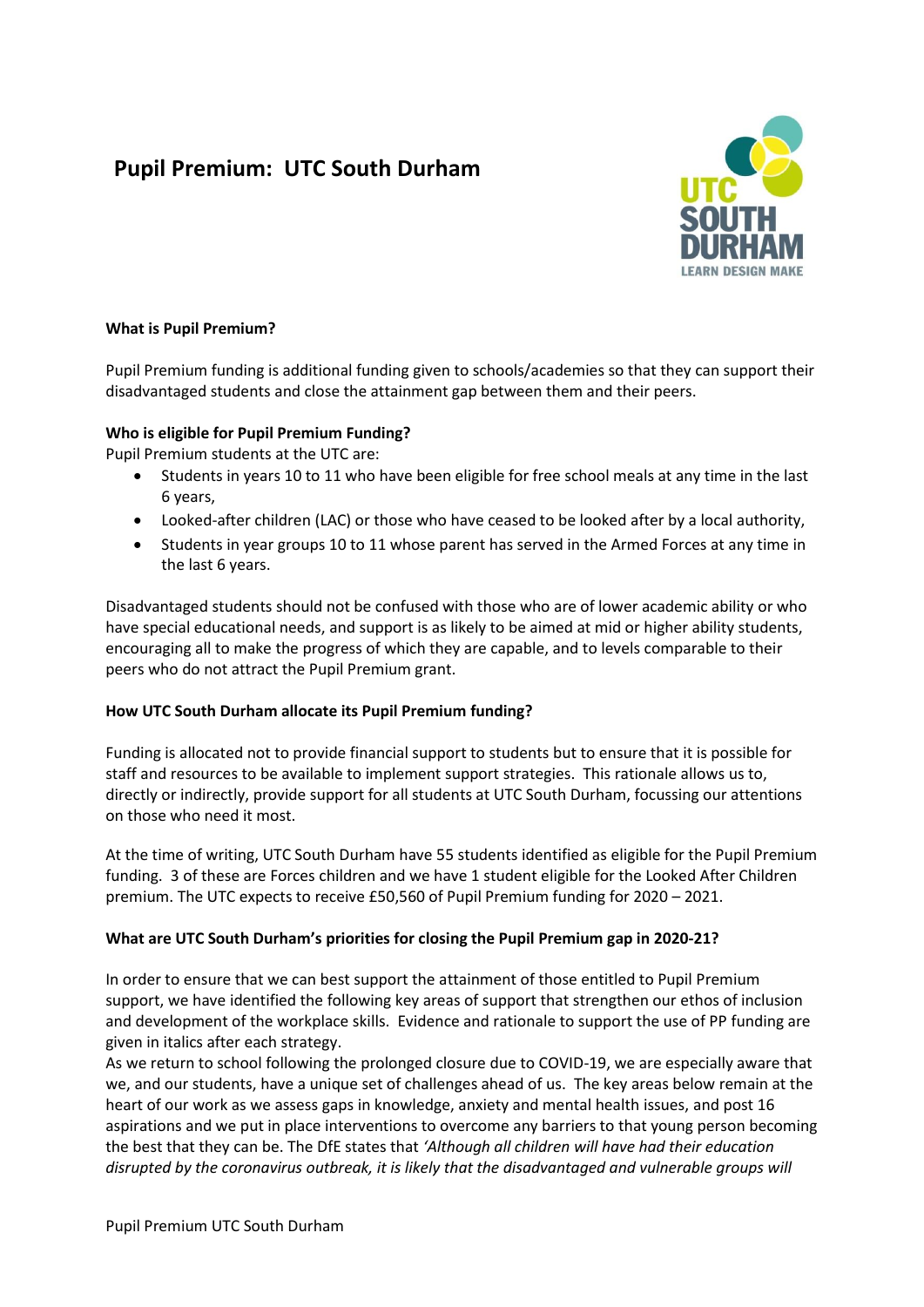*have been hardest hit'*[. https://www.gov.uk/guidance/coronavirus-covid-19-catch-up-premium](https://www.gov.uk/guidance/coronavirus-covid-19-catch-up-premium) We will also access Catch Up funding to provide the most effective support for our students using the expert guidance provided by the Education Endowment Foundation [https://educationendowmentfoundation.org.uk/public/files/Publications/Covid-19\\_Resources/Covid-](https://educationendowmentfoundation.org.uk/public/files/Publications/Covid-19_Resources/Covid-19_support_guide_for_schools.pdf)19 support guide for schools.pdf

 Quality of teaching and learning. All students are entitled to stimulating and challenging lessons, providing them with the opportunity to thrive, to achieve to their potential and to make rapid progress. Evidence links teacher quality to student achievement, this being more pronounced with disadvantaged students. At UTC South Durham we strive to recruit the highest quality of specialist teachers in the shortage areas of STEM subjects and to support them in accessing relevant professional development opportunities, this is supported by the Pupil Premium funding.

# *Evidence to support strategy:*

*"The effects of high-quality teaching are especially significant for pupils from disadvantaged backgrounds: over a school year, these pupils gain 1.5 years' worth of learning with very effective teachers, compared with 0.5 years with poorly performing teachers. In other words, for poor pupils the difference between a good teacher and a bad teacher is a whole year's learning."*

[https://www.suttontrust.com/research-paper/improving-impact-teachers-pupil-achievement](https://www.suttontrust.com/research-paper/improving-impact-teachers-pupil-achievement-uk-interim-findings/)[uk-interim-findings/](https://www.suttontrust.com/research-paper/improving-impact-teachers-pupil-achievement-uk-interim-findings/)

*"Using the Pupil Premium to improve teaching quality benefits all students and has a particularly positive effect on children eligible for the pupil Premium"*

*[https://educationendowmentfoundation.org.uk/public/files/Publications/Pupil\\_Premium\\_Guid](https://educationendowmentfoundation.org.uk/public/files/Publications/Pupil_Premium_Guidance.pdf) [ance.pdf](https://educationendowmentfoundation.org.uk/public/files/Publications/Pupil_Premium_Guidance.pdf)*

 Literacy and Oracy. If students cannot read, spell or comprehend text to a level expected by their chronological age then they will find it more difficult to access lesson content and exam papers, leading to a subsequent drop in attainment. In the workplace, access to training documents, Health and Safety guidelines etc require a competent level of literacy, as does the expectation to produce written reports. Part of the Pupil Premium funding will be used to baseline test our student's literacy using standardised online packages, and subsequently allow students access to 1:1 and / or small group intervention with our teachers and HLTA.

*Evidence to support choice: EEF meta-research suggests that oral language, and reading comprehension, intervention have a high impact to cost ratio, based on extensive research. <https://educationendowmentfoundation.org.uk/resources/teaching-learning-toolkit>*

*Disadvantaged children are 2.3 times more likely to be identified as having speech, language and communication needs than those in more affluent areas (The Communication Trust)*

 Aspiration. We are delighted that our students aspire to make their careers in the fields of Engineering, Advanced Manufacturing or the wider STEM sector and, for KS4, have made the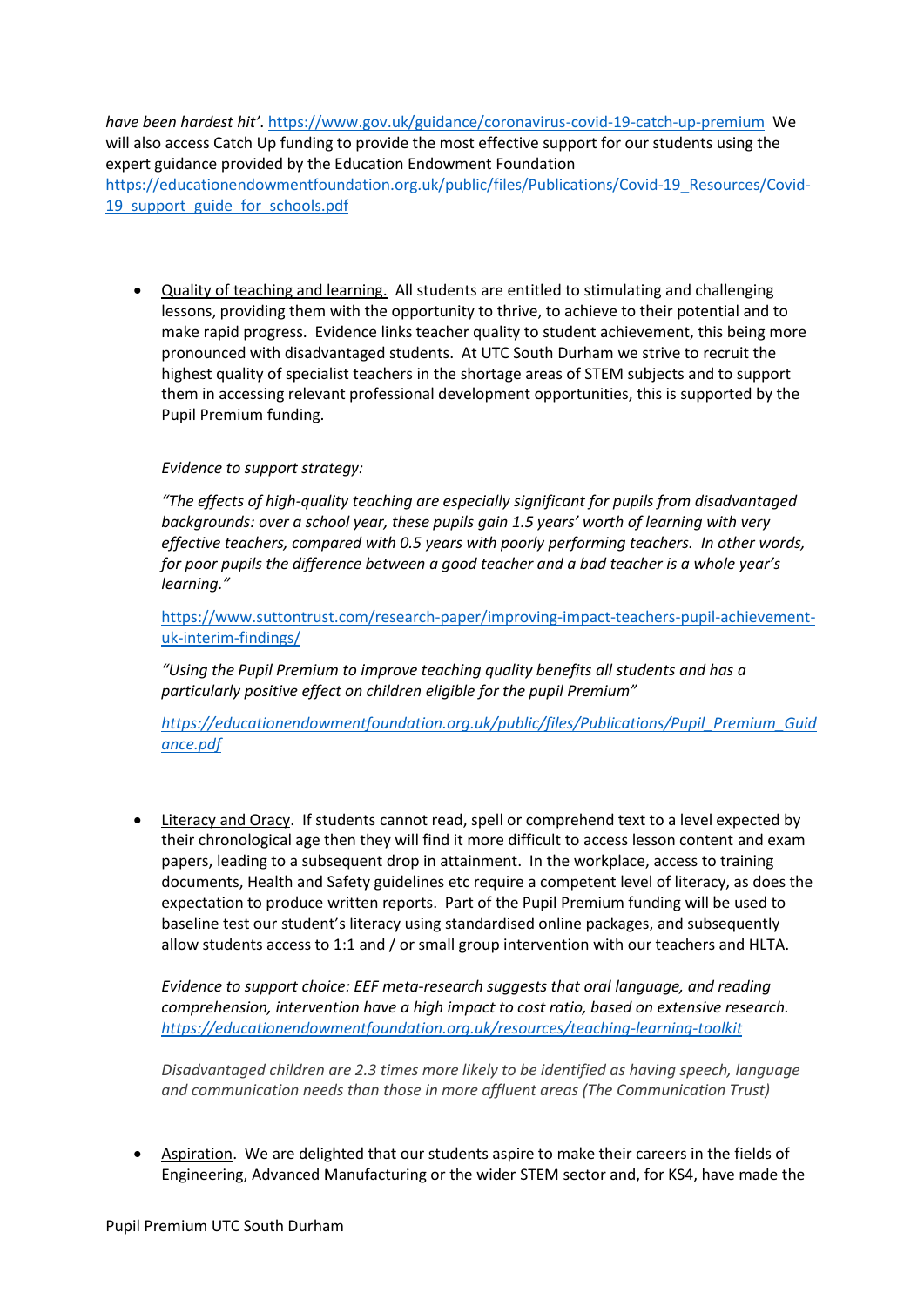very big decision to join us here at the UTC. Pupil Premium funding is used to support these aspirations and to ensure that they have every chance of becoming a reality. This takes the form of part funding a Business Engagement Manager and a Careers Lead to work with local industries to allow our students to gain knowledge of the wide range of opportunities which may be available to them, whether that be in the forms of visits or project work. Additional support is given to students with Pupil Premium funding to find suitable work experience placements and think about their career choices.

*Evidence to support choice: Students' involvement with business partners through projects, work experience and internships results in high levels of confidence and excellent communication skills. Students are extremely well prepared for life in modern Britain*. *Students benefit from exemplary careers guidance and support because of the UTC's strong links with business partners. Business partners report that students are 'work ready', not only in terms of qualifications but of personal skills. Students participate in work experience that is relevant to their interests and future careers, and many win valuable apprenticeship placements with business* 

*partners[.http://www.utcreading.co.uk/\\_site/data/files/ofsted/980DA074897910744E7476E89](http://www.utcreading.co.uk/_site/data/files/ofsted/980DA074897910744E7476E89A0758AF.pdf) [A0758AF.pdf](http://www.utcreading.co.uk/_site/data/files/ofsted/980DA074897910744E7476E89A0758AF.pdf)* 

*[https://educationendowmentfoundation.org.uk/news/review-of-evidence-on-employers-in](https://educationendowmentfoundation.org.uk/news/review-of-evidence-on-employers-in-education/)[education/](https://educationendowmentfoundation.org.uk/news/review-of-evidence-on-employers-in-education/)*

*100% of our Year 11 and 13 students had positive destinations, 49 of those PP students who completed their GCSEs have moved on to L2 or L3 courses with 2 of them gaining apprenticeships. 20 students have started Level 2 courses and 27 of them have started L3 courses. In 2019, 66% of our Y13 embarking on apprenticeships, which was 8 times the national average.*

 Intervention. Student's progress is tracked across all subjects and interventions are put in place to improve grades where underachievement is identified. In some cases, this may take the place of small group withdrawal during the UTC day, accessing resources that allow the testing and retesting of content to consolidate learning and progress. Our mentoring programme also focuses on students who receive Pupil Premium funding who are significantly behind their targets. Pupil Premium money is allocated to staff and resource these sessions where it impacts on relevant students.

*Evidence to support choice: EEF suggests that small group tuition, and individualised intervention have a high impact to cost ratio. One to one tuition has a high impact at a greater cost. This is based on extensive research. <https://educationendowmentfoundation.org.uk/resources/teaching-learning-toolkit> There is much evidence available on the web and form teacher's own experiences to support the use of targeted intervention during the GCSE grades to raise attainment. http://www.campaign-for learning.org.uk/cfl/assets/documents/CaseStudies/Camborne%20(Coaching).pdf*

 Transition. Making the choice to join us at UTC South Durham demonstrates a commitment to the STEM sector, however it can be a daunting move. Pupil premium money is set aside to ensure that students make a smooth transition, and are given the opportunity to build the resilience and confidence necessary to be successful here and in the workplace. Although COVID restrictions will not allow us to take students out on industrial visits during the first months of the academic year, students will still be given the opportunity to enjoy a series of events and workshops in the first few weeks of the Autumn term. This will facilitate a smooth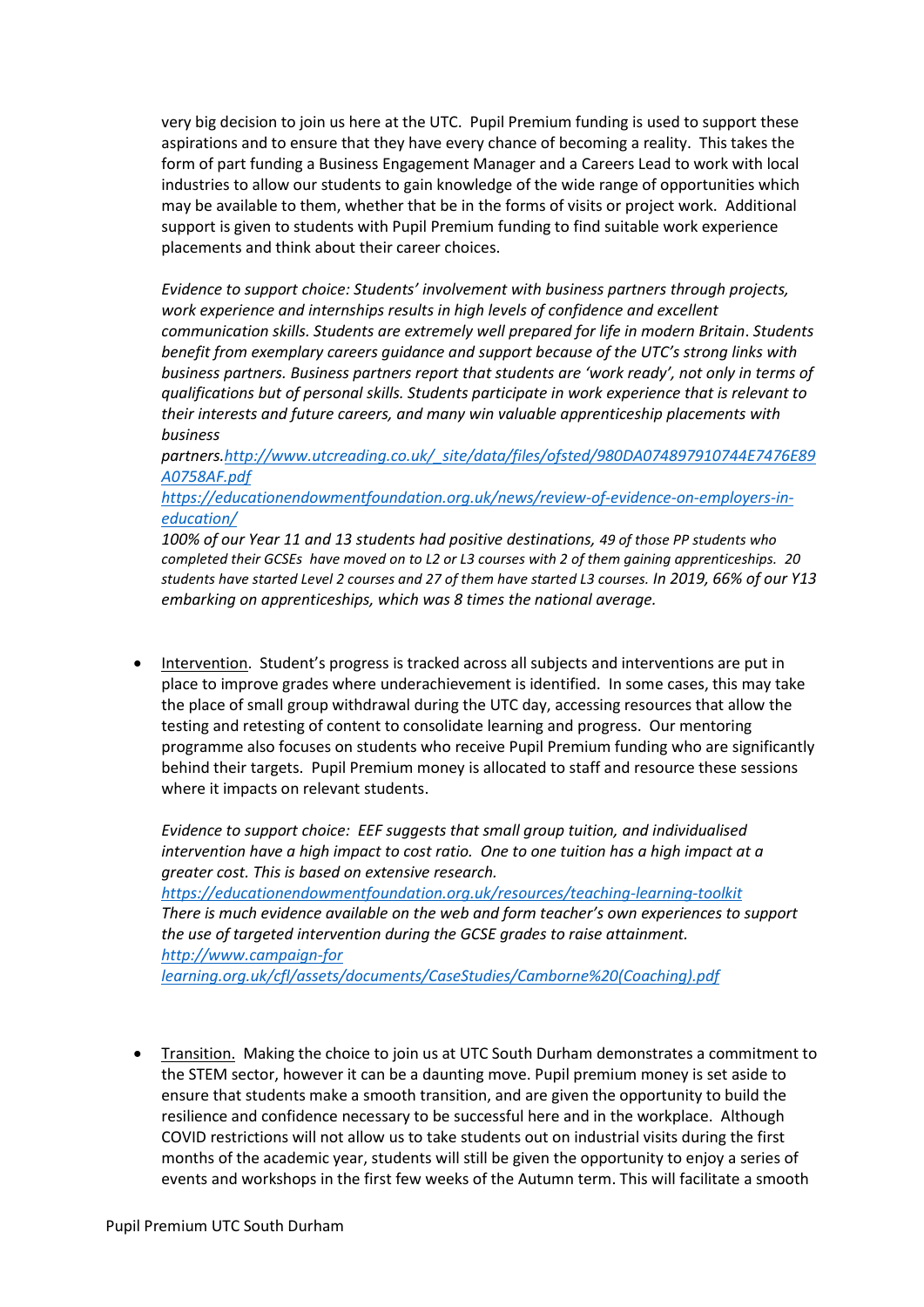and confident start to be made by all, but with particular concern for those in receipt of Pupil Premium funding. A member of staff is trained to provide support for those who find it more difficult to settle in to a new setting.

*Evidence to support choice: EEF suggests that self regulation, social and emotional learning have a high impact to cost ratio and is backed by evidence.* 

*<https://educationendowmentfoundation.org.uk/resources/teaching-learning-toolkit>*

 Attendance, punctuality and safeguarding. Attendance is probably the biggest negative factor in student attainment. Pupil Premium money will be allocated to facilitate the employment of a further Student Support Officer and to allow our Student Support Officers to follow up on attendance and safeguarding concerns, working with individual students and their families to support them, ensure their safety and raise their attendance. Mental Health issues are a barrier to attendance and we will work to support affected students. Students are encouraged to appreciate that poor attendance is not tolerated in the workplace.

#### *Evidence to support choice:*

*Staff aware of any social / emotional issues which are affecting attendance and can follow up or support families accordingly. Ofsted 2013*

*….in general the higher the percentage of sessions missed across the key stage, the lower the likely level of attainment at the end of KS4. Specifically, pupils with no absence are 1.5 times more likely to achieve 5+ GCSEs A\*-C or equivalent and 2.8 times more likely to achieve 5+ GCSEs A\*-C or equivalent including English and mathematics than pupils missing 15-20 per cent of KS4 lessons.* 

*[https://www.gov.uk/government/uploads/system/uploads/attachment\\_data/file/412638/The](https://www.gov.uk/government/uploads/system/uploads/attachment_data/file/412638/The_link_between_absence_and_attainment_at_KS2_and_KS4.pdf) [\\_link\\_between\\_absence\\_and\\_attainment\\_at\\_KS2\\_and\\_KS4.pdf](https://www.gov.uk/government/uploads/system/uploads/attachment_data/file/412638/The_link_between_absence_and_attainment_at_KS2_and_KS4.pdf)*

*…one in 10 young people aged five to 16 has a diagnosable mental health disorder, while 50 per cent of all adult mental health problems present by the age of 14. And while schools are not fighting the mental health battle alone… it is at school where many of these children will present.*

*[http://www.sec-ed.co.uk/news/mental-health-pupil-premium-character-education-student](http://www.sec-ed.co.uk/news/mental-health-pupil-premium-character-education-student-voice-lgbt-and-more-feature-at-ssat-national-conference/)[voice-lgbt-and-more-feature-at-ssat-national-conference/](http://www.sec-ed.co.uk/news/mental-health-pupil-premium-character-education-student-voice-lgbt-and-more-feature-at-ssat-national-conference/)*

*School tracking systems readily show pupils with low attendance do not achieve to their expected levels.*

 Attitude for Learning. A poor attitude to learning in the classroom not only prevents sustained progress for that child, but has a real impact on the attainment of all students. Poor behaviour often, although not always, stems from a surrounding issue for the student and Pupil Premium money is allocated to allow for students to work with SSO's to improve their behaviour, address issues such as anger management and for the time taken to work with outside agencies to provide a network of support strategies for individuals. The East Room, our in school isolation room, is also partially funded by Pupil Premium monies, where students can catch up on work they have missed and discuss their attitude with support staff.

*Evidence to support choice: EEF suggests that behaviour intervention has a high impact to moderate ratio and is rooted in evidence. <https://educationendowmentfoundation.org.uk/resources/teaching-learning-toolkit>*